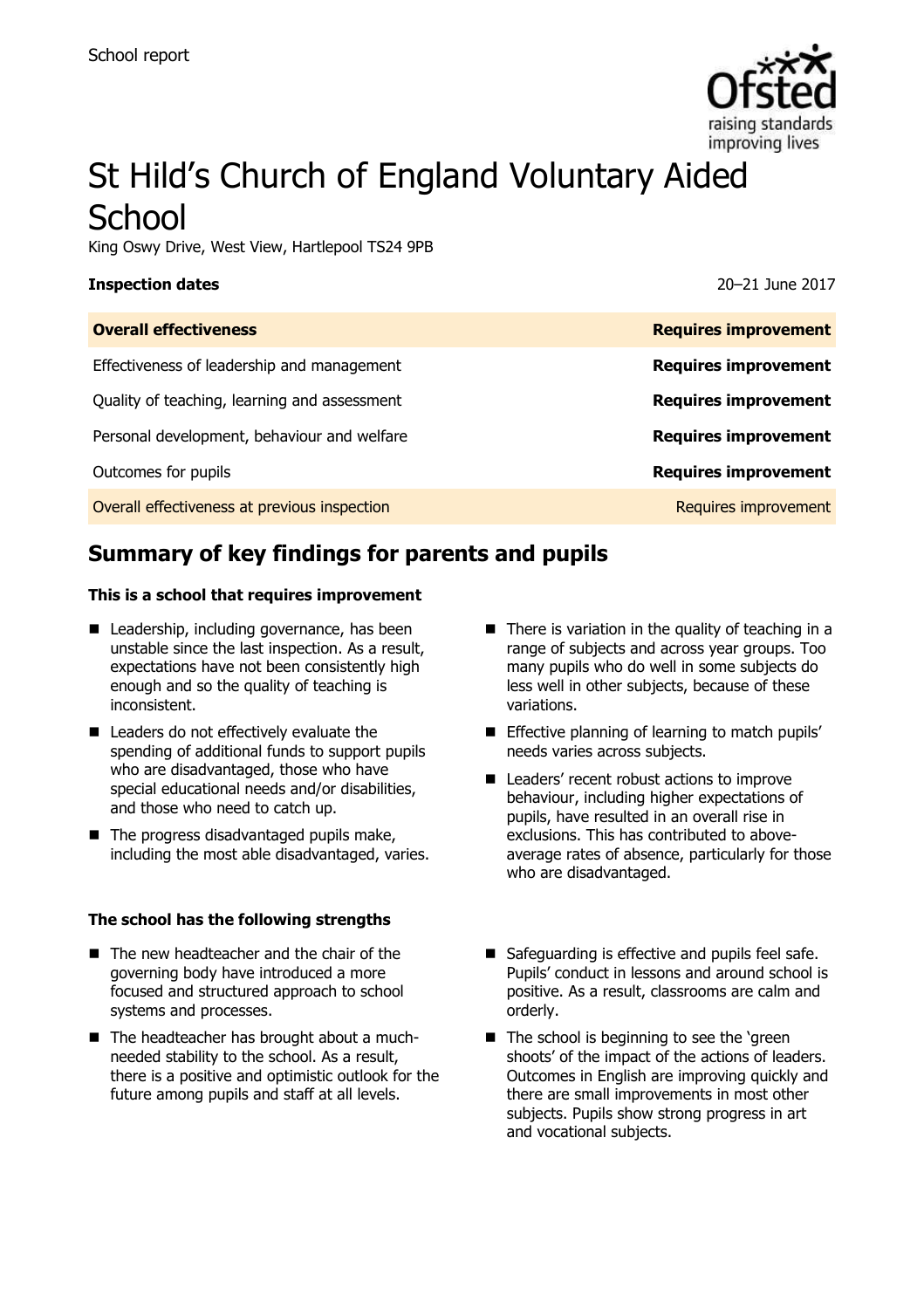

# **Full report**

### **What does the school need to do to improve further?**

- Take action to improve the quality of leadership and management by:
	- developing and strengthening leadership at all levels so that all leaders effectively analyse and evaluate the success of their actions to improve outcomes for pupils
	- monitoring and evaluating the spending of additional funds to support disadvantaged pupils, those who have special educational needs and/or disabilities and those who need to catch up, so that spending is precisely targeted and improves outcomes for these pupils.
- Improve the quality of teaching and learning across the school so that all pupils make good progress from their starting points, by:
	- ensuring that teachers have the highest expectations of what all pupils can achieve
	- ensuring that teachers plan learning carefully to meet the needs of all pupils and work is set at the right level of difficulty for the different ability groups of pupils
	- embedding the revised target-setting system so that it is applied consistently by all teachers and informs effective planning of learning
	- ensuring that teachers have a secure knowledge and understanding of assessment information to support pupils to make good progress from their starting points.
- Improve attendance, behaviour and pupil welfare by:
	- reducing the number of incidents of inappropriate behaviour, of fixed-term exclusions and of repeat fixed-term exclusions, particularly for those pupils who are disadvantaged
	- reducing persistent absence and improving attendance for all groups of pupils, particularly for those who are disadvantaged.

An external review of the school's use of pupil premium funding should be undertaken in order to assess how this aspect of leadership and management may be improved.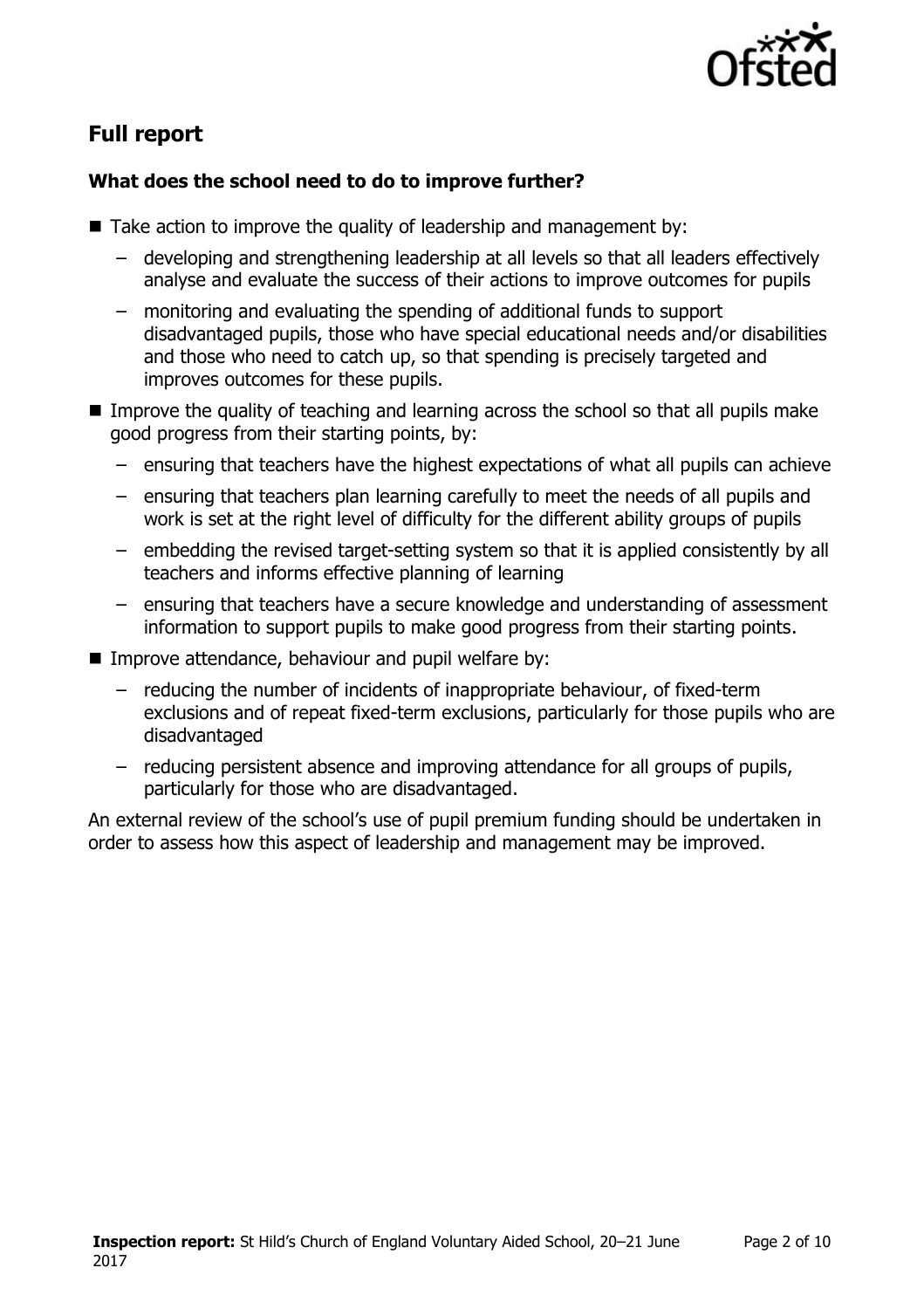

## **Inspection judgements**

### **Effectiveness of leadership and management Requires improvement**

- $\blacksquare$  Since the last inspection, there have been a number of changes in school leadership, including governance. As a result, leaders have not managed to ensure that teaching is consistently good and so there are wide variations in the progress and attainment of pupils in different subjects.
- Leaders have recently taken actions to eradicate weak teaching. These actions have been a contributing factor on staff turnover and long-term absence. In some subject areas, the long-term absence of teachers has meant that the progress of pupils has not been rapid enough.
- Over time, governors have not provided the necessary challenge to effectively hold school leaders to account and drive the necessary improvement in pupil outcomes. The new chair of the governing body has provided a much-needed focus and direction.
- There are inconsistencies in the effectiveness of middle leaders. Some subject leaders, especially for English and art, use progress information effectively to plan teaching, identify areas for improvement and evaluate the impact of interventions. Nevertheless, this is not the case for all subject leaders. Senior leaders' actions are beginning to bring about a more consistent approach to using progress information effectively and sharing best practice. However, leaders recognise there is still much to do.
- The headteacher has introduced a secure and more robust system of performance management in order to hold staff to account more effectively. As a result, professional development is now more targeted and focused and staff appreciate the additional time allocated for reflection and improvement. The vast majority of staff are very appreciative of the changing culture and ethos, based on trust and transparency.
- The curriculum is currently under review. Although the curriculum is broad and matches the needs of the majority of pupils, it provides limited opportunities for extracurricular activities, especially in competitive sport and performing arts. The limitations of the curriculum have not helped all groups of pupils to achieve the outcomes they should, including those of disadvantaged boys. However, recent initiatives to enrich the curriculum, including a project on 'The Likely Lads', are starting to address this.
- Since the last inspection, there has been little evidence of leaders analysing the impact of the additional funding, including the extra funding for special educational needs, on pupils' outcomes. As a result, leaders have not been successful in helping pupils to make good progress across a range of subjects. Following a staffing review, leaders have very recently appointed a communications coordinator to strengthen the impact of the spending of pupil premium funding and Year 7 catch-up funding.
- Leaders now utilise support from the local authority and the diocese more effectively. The much-improved culture among staff has allowed the support to be more productive and the majority of staff appreciate the opportunities provided. Improved leadership in English is a strong example of the impact of the external support and change of culture in the school.
- The recent robust actions of school leaders to improve behaviour, including higher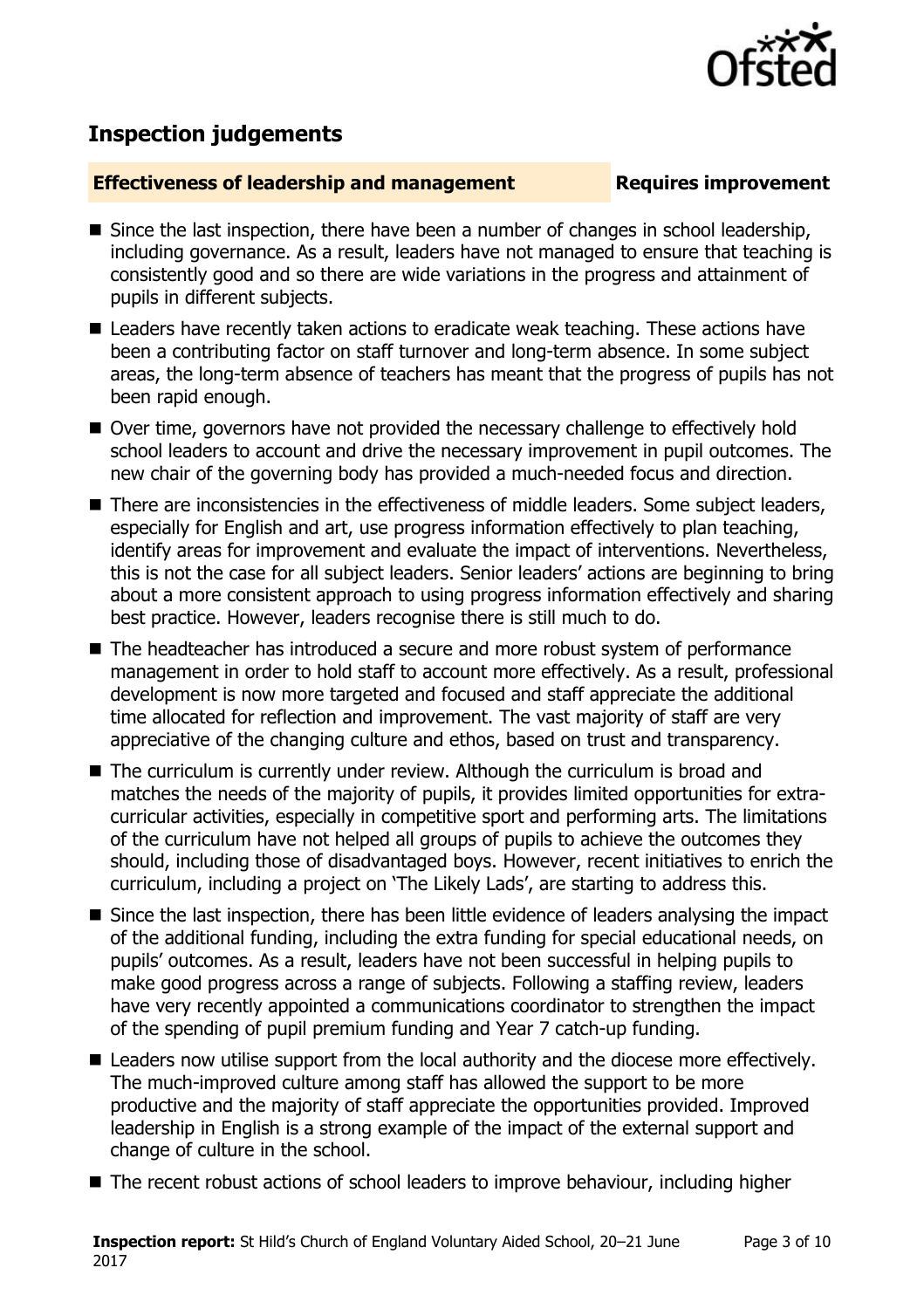

expectations of pupils, have resulted in an overall rise in exclusions. However, current school information suggests that as pupils begin to fully understand the raised expectations, the number of exclusions is beginning to reduce.

### **Governance of the school**

- Over time, governors have not effectively held school leaders to account. As a result, pupil outcomes have not improved enough.
- The new chair of the governing body has provided stability, focus and a muchimproved structure to the governing body. There is evidence of clear accountability structures which allow governors to provide challenge to school leaders. However, it is too early to see any impact of this work on pupils' outcomes.
- Governors work more closely together and with the local authority to reduce the budget deficit. As a result, financial management is now effective.
- Governors acknowledge that they have more work to do but they feel more empowered and supported to carry out their statutory functions since the arrival of the new headteacher.
- There are now clear strengths in governance. Members of the governing body have an appropriate range of skills and experience. They are beginning to provide effective direction under the guidance of the new chair of the governing body. The findings of the recent skills audit have informed a targeted training plan for governors.
- Governors have high aspirations for all pupils; they want pupils to believe in themselves, work hard and achieve the very highest standards.

### **Safeguarding**

- The arrangements for safeguarding are effective.
- **Pupils say they feel safe in school.**
- There is visible supervision on entry to school in the mornings, at lunchtimes and between lessons.
- Staff are knowledgeable about child protection procedures, the signs to look for and how to report concerns. Leaders make referrals to the local authority social care services where necessary and keep a record of conversations and actions.
- Leaders track and trace children who go missing from school. Risk assessments are effective, including for pupils attending alternative provision.

### **Quality of teaching, learning and assessment Fig. 2.1 Requires improvement**

- The quality of teaching varies between and within subject areas. It is the inconsistency in the quality of teaching that has led to wide variations in pupils' progress.
- The new headteacher has taken robust action to eradicate weak teaching. This action has contributed to many staff absences and high staff turnover in some subject areas. This has had a further negative impact on the progress of some groups of pupils.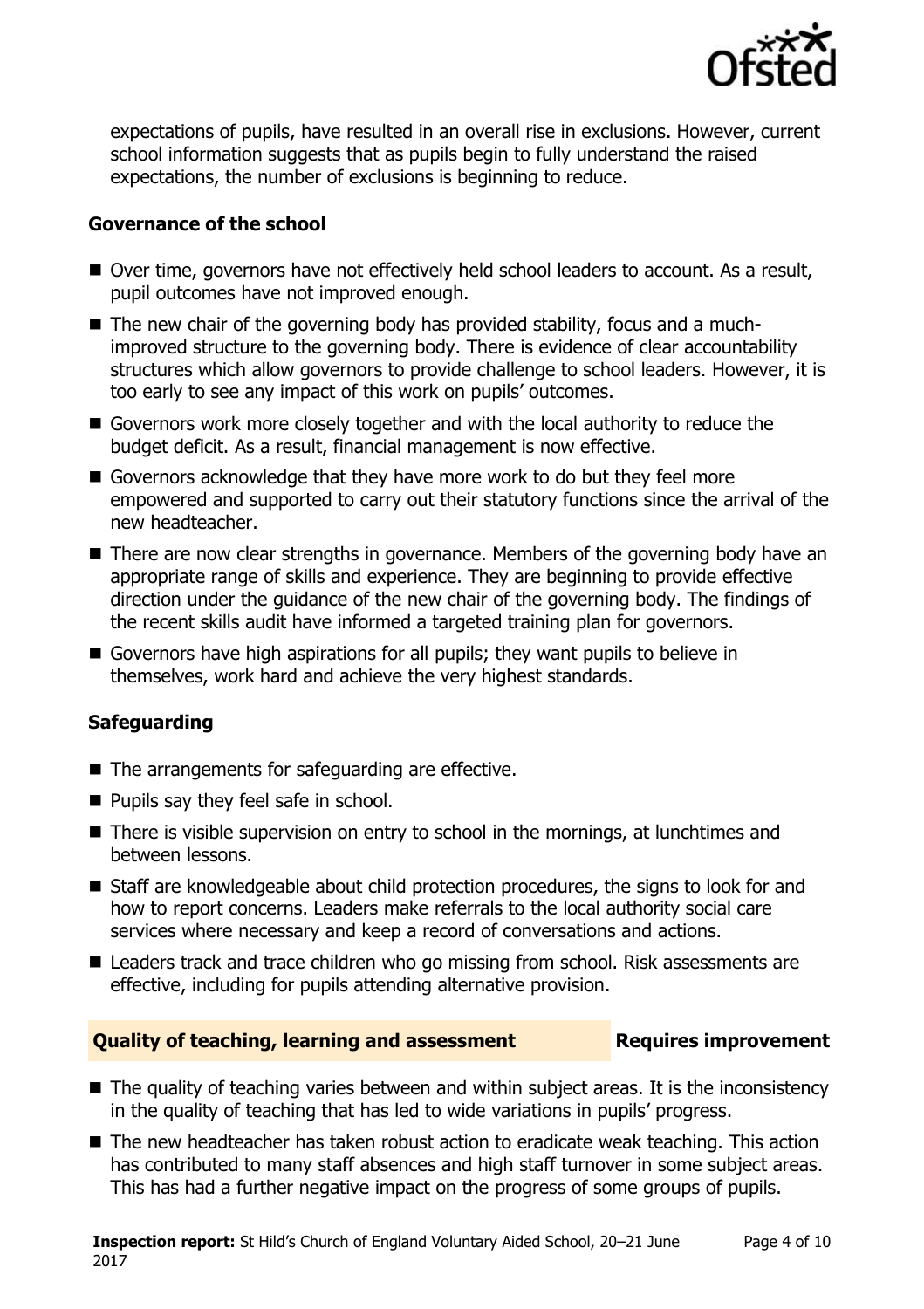

- Inconsistencies remain in the level of challenge and pace across subjects, abilities and year groups. In the stronger-performing subjects such as art, vocational courses, and more recently English, staff use assessment information effectively to plan learning. As a result, learning matches the needs of pupils of all abilities. In these subjects, staff have higher expectations of pupils and provide appropriate levels of challenge for the most able.
- School leaders prioritised English because of historical underachievement and as a result there is evidence of strong improvement. Pupils generally know what they need to do to improve because teachers give effective and precise feedback. Teaching in this subject is now systematic and methodical with well-planned sequences of learning which result in sound progress.
- The good leadership of the art department results in effective teaching that engages pupils and helps them to produce work of good quality. Pupils take pride in their drawing and painting. Staff feedback is constructive and developmental and pupils are keen to return after school to continue with their projects.
- Teaching in the personalised learning bases for pupils at risk of exclusion engages these pupils well. Staff plan learning effectively and ensure that these pupils do not fall behind. Consequently, these pupils are reintegrated into lessons as quickly as possible.
- Leaders have recently appointed a communications coordinator to improve literacy and oracy. During the inspection, inspectors listened to pupils read. The quality of the books selected by the pupils varied and did not provide sufficient challenge for some pupils, especially boys. Boys were also less confident in reading than girls.
- During the inspection, inspectors observed positive and constructive relationships between staff and pupils. As a result, pupils were confident to ask questions in a calm and orderly classroom environment.
- Staff report positively that the recently introduced performance management system supports them to reflect on their teaching and the additional development time allows them to address areas for improvement.

### **Personal development, behaviour and welfare Fig. 2.1 Requires improvement**

### **Personal development and welfare**

- The school's work to promote pupils' personal development and welfare requires improvement.
- Leaders work hard to promote pupils' personal development and welfare. Pupils are aware of healthy lifestyles including healthy eating, and how to keep safe. They are positive about what the school does for them.
- **Pupils present themselves well, wear their uniform smartly and are proud of their** school. Pupils conduct themselves well and show respect for each other and staff. Pupils who have special educational needs and/or disabilities refer to the school as 'a family' and that they feel 'at home'.
- Year 7 pupils appreciate the buddy system with Year 9. Pupils value the change in ethos and culture brought about by the current headteacher.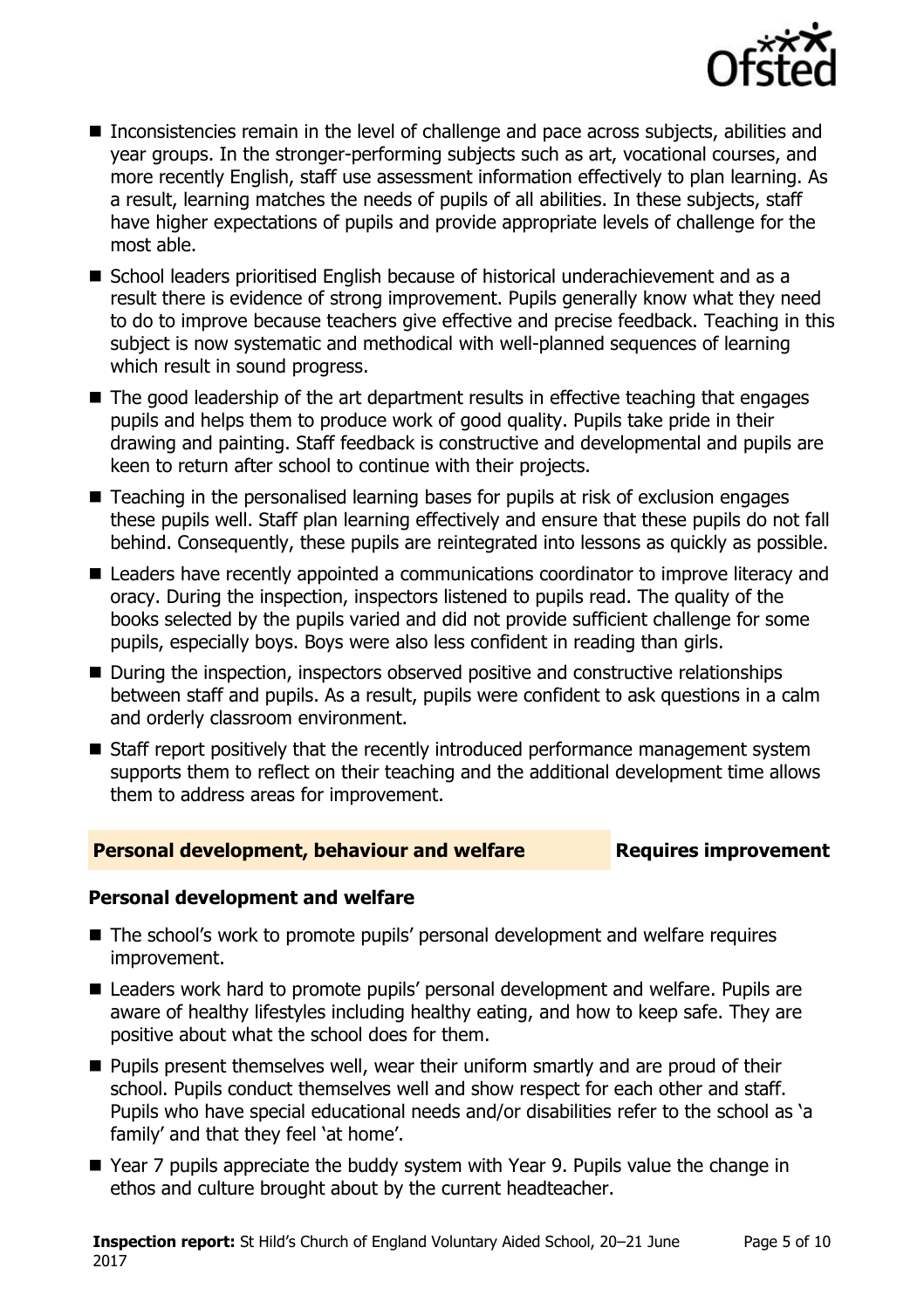

- **Pupils report that bullying incidents occur but the school deals with them swiftly.**
- Careers advice and guidance is a strength of the school. In 2016, all Year 11 pupils were engaged in further education, apprenticeships or training. Current Year 9 pupils are involved in cadetships. Leaders have strong links with local businesses, the local university and a wide range of external speakers. There is very limited detailed analysis of impact in this area, especially for different groups of pupils, and leaders are just beginning to put systems and processes in place.

### **Behaviour**

- The behaviour of pupils requires improvement.
- Expectations of behaviour are higher since the arrival of the new headteacher and the more systematic recording and reporting of incidents reflects this.
- Since the new headteacher arrived, there has been a rise in exclusions as a result of higher expectations for behaviour. While some pupils, including some who are disadvantaged, come to terms with the new higher expectations, the school's actions here have contributed to above-average rates of absence.
- Leaders work closely with external agencies to keep pupils with behavioural needs in school and utilise the on-site resources, Bridge Reflection and Respite, effectively. Pupils work well in these bases in a calm and orderly atmosphere and engage successfully with vocational courses such as BTEC in Animal Care.
- The attendance team works tirelessly to track, monitor and improve attendance. Although the school has had support from the local authority, leaders recognise there is still more work to be done in improving attendance, especially for the disadvantaged.
- **Pupils feel that in many lessons behaviour is positive and they feel safe. They also** report that some pupils disrupt lessons.
- **Prefects model and support positive behaviour. They are a strength of the school.**

### **Outcomes for pupils Requires improvement**

- **Pupils enter the school with attainment in line with national averages. The rate of** progress pupils make in different subjects varies. Rates of progress are inconsistent across the age range because of variability in the quality of teaching over time.
- There is no pattern or trend in the progress of the most able pupils. Some teaching stretches these pupils and so they make good progress but this is not the case throughout the school and so often the most able pupils do not reach the standards they are capable of.
- Girls continue to do better than boys in most subjects and year groups.
- Overall, school assessment information for current Year 11 pupils suggests improvement compared to the previous year. However, assessment information for mathematics suggests progress is weaker for all pupil groups including the disadvantaged pupils. The school's information about the progress of Year 11 boys suggests a weaker picture than for the progress of girls.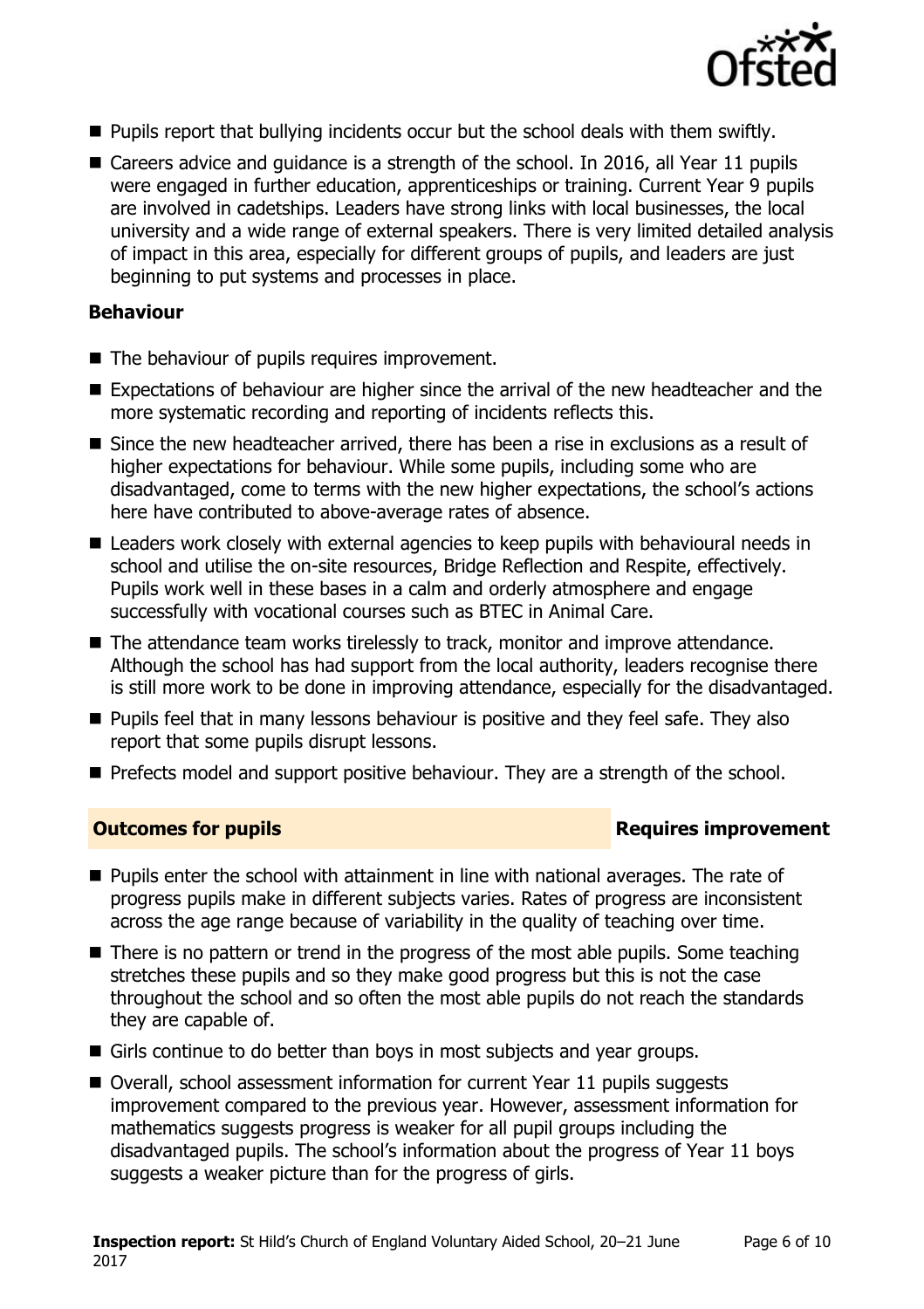

- In English, progress is improving across all groups of pupils, including the disadvantaged and boys. Progress of pupils in general in Year 7, Year 8 and Year 10 also shows improvement, although less so for pupils in Year 9.
- Outcomes historically in art and vocational subjects are a strength. Pupils have made good progress and continue to do so.
- School leaders have reviewed systems for target setting and assessment. Currently, the majority of pupils, including the most and least able, are on track to meet their targets that enable them to demonstrate deeper knowledge and understanding. There are notable improvements in Year 7 and Year 8 which show an increase in the proportion of pupils on target.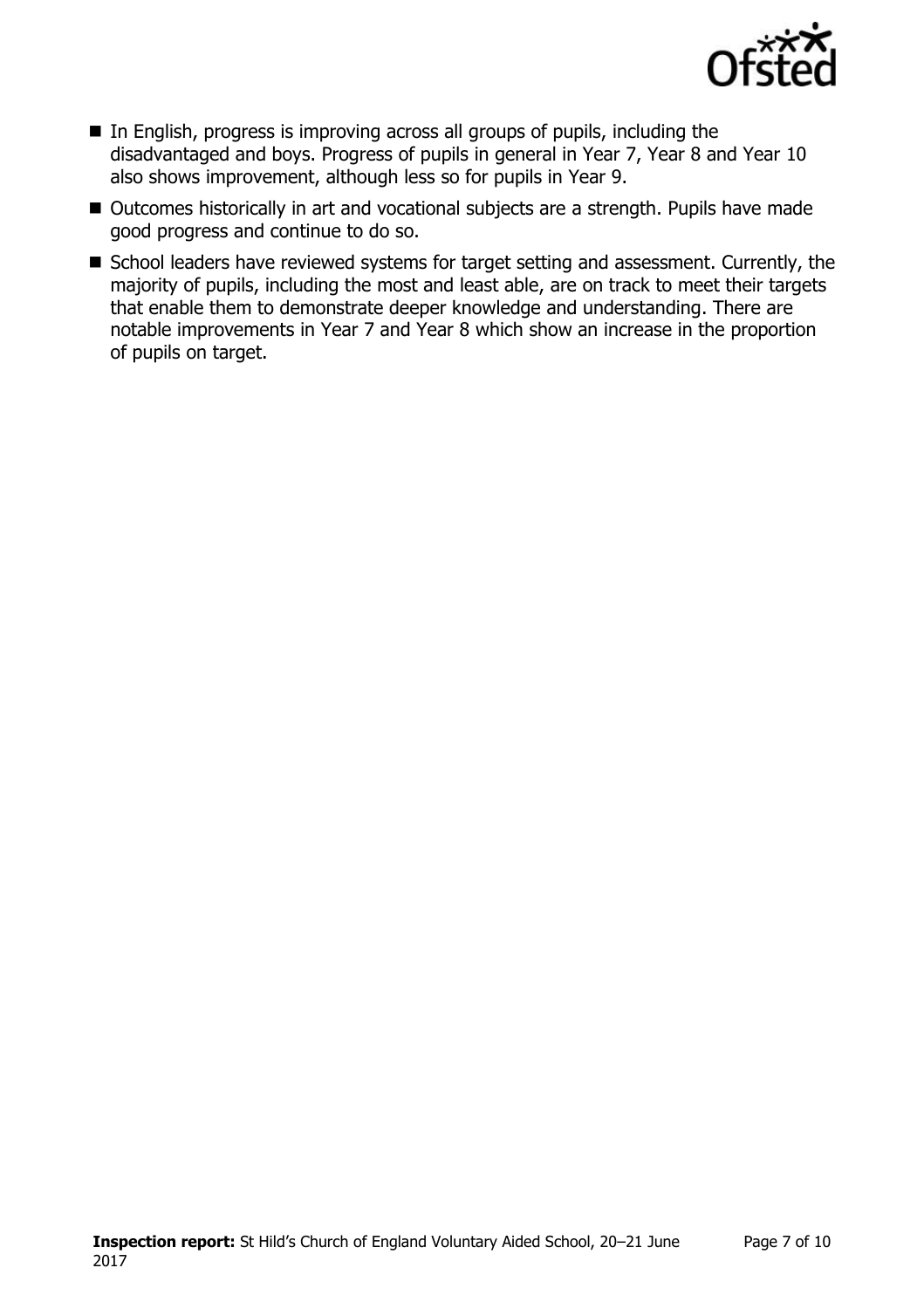

# **School details**

| Unique reference number | 133293     |
|-------------------------|------------|
| Local authority         | Hartlepool |
| Inspection number       | 10023818   |

This inspection of the school was carried out under section 5 of the Education Act 2005.

| Type of school                      | Secondary                        |
|-------------------------------------|----------------------------------|
| School category                     | Voluntary aided                  |
| Age range of pupils                 | 11 to 16                         |
| <b>Gender of pupils</b>             | Mixed                            |
| Number of pupils on the school roll | 668                              |
| Appropriate authority               | The governing body               |
| Chair                               | Darren Hankey                    |
| Headteacher                         | <b>Tracey Gibson</b>             |
| Telephone number                    | 01429 273041                     |
| <b>Website</b>                      | www.sthilds.org.uk               |
| Email address                       | admin@st-hilds.hartlepool.sch.uk |
| Date of previous inspection         | 4 February 2015                  |

### **Information about this school**

- The school does not meet requirements on the publication of information about pupil premium and Year 7 literacy and numeracy catch-up premium on its website.
- The school met the floor standards in 2016. These are the minimum expectations for pupils' attainment and progress in English and mathematics set by the government.
- St Hild's Church of England Voluntary Aided School is smaller than the average-sized secondary school.
- Almost half of the pupils are known to be eligible for pupil premium.
- The proportion of pupils who have special educational needs and/or disabilities is above the national average.
- Very few pupils are from minority ethnic groups or speak English as an additional language.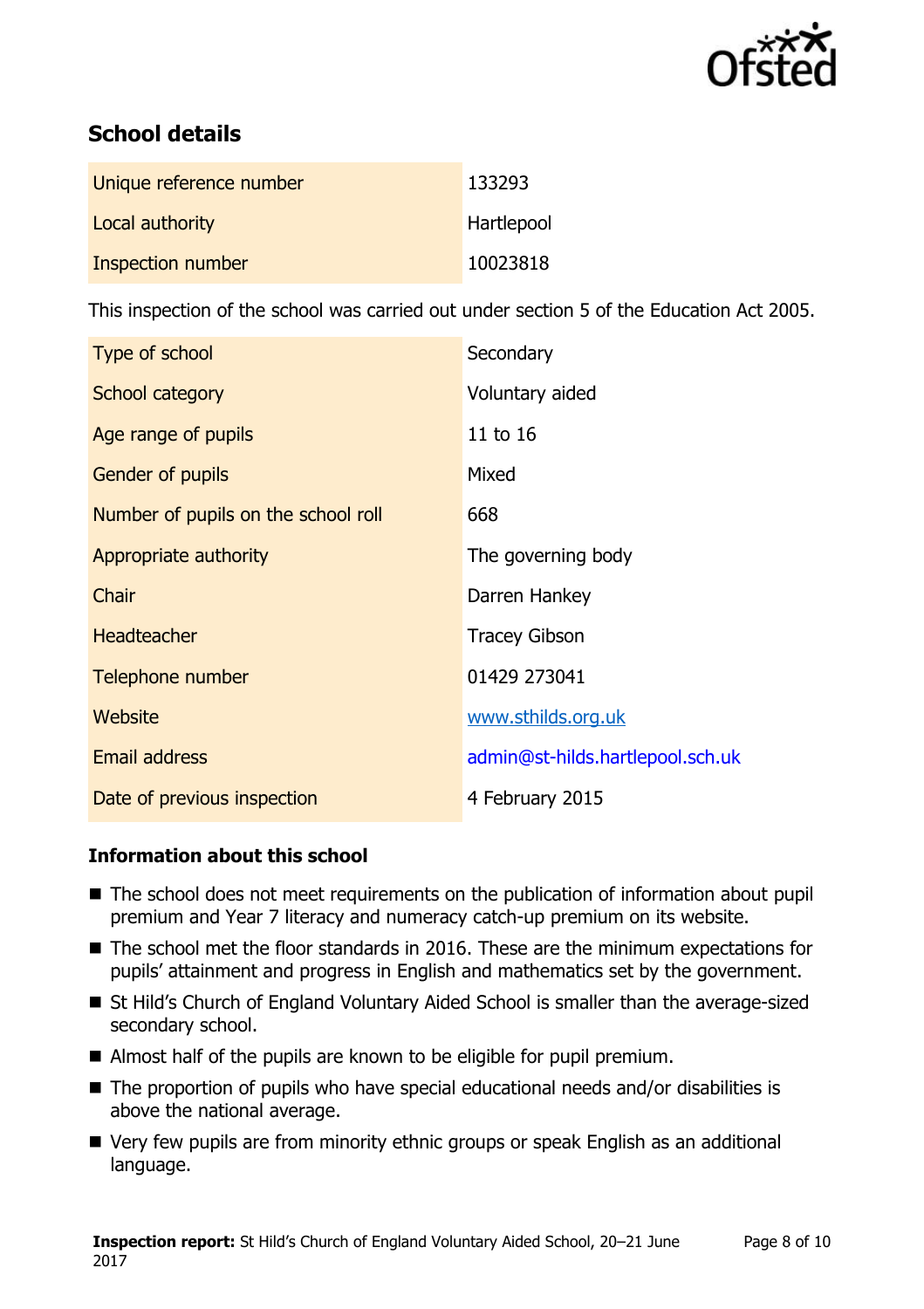

# **Information about this inspection**

- Inspectors visited parts of 29 lessons across most subject areas. Some of these visits took place with senior leaders. During visits to classrooms, inspectors looked in pupils' workbooks and questioned pupils about their learning.
- Discussions were held with pupils. Inspectors observed pupils' behaviour around the school, including between lessons, at breaktimes and at lunchtime. Inspectors also listened to pupils read.
- Inspectors met with the headteacher, other senior leaders, subject leaders and a number of teachers. Discussions also took place with the school improvement partner, a representative of the local authority, a representative of the diocese and members of the local governing body.
- Inspectors took into account the 19 responses to Ofsted's online survey, Parent View, and the 46 responses to Ofsted's staff survey. There were no responses to Ofsted's pupil questionnaire.
- Documents were examined, including school development plans, governing body minutes, leaders' monitoring notes and information about pupils' achievement.
- Records relating to behaviour, attendance and safeguarding were also scrutinised.

### **Inspection team**

| Dimitris Spiliotis, lead inspector | Her Majesty's Inspector |
|------------------------------------|-------------------------|
| <b>Shelley Heseltine</b>           | Ofsted Inspector        |
| <b>Phil Riozzi</b>                 | Her Majesty's Inspector |
| <b>Gabrielle Reddington</b>        | Ofsted Inspector        |